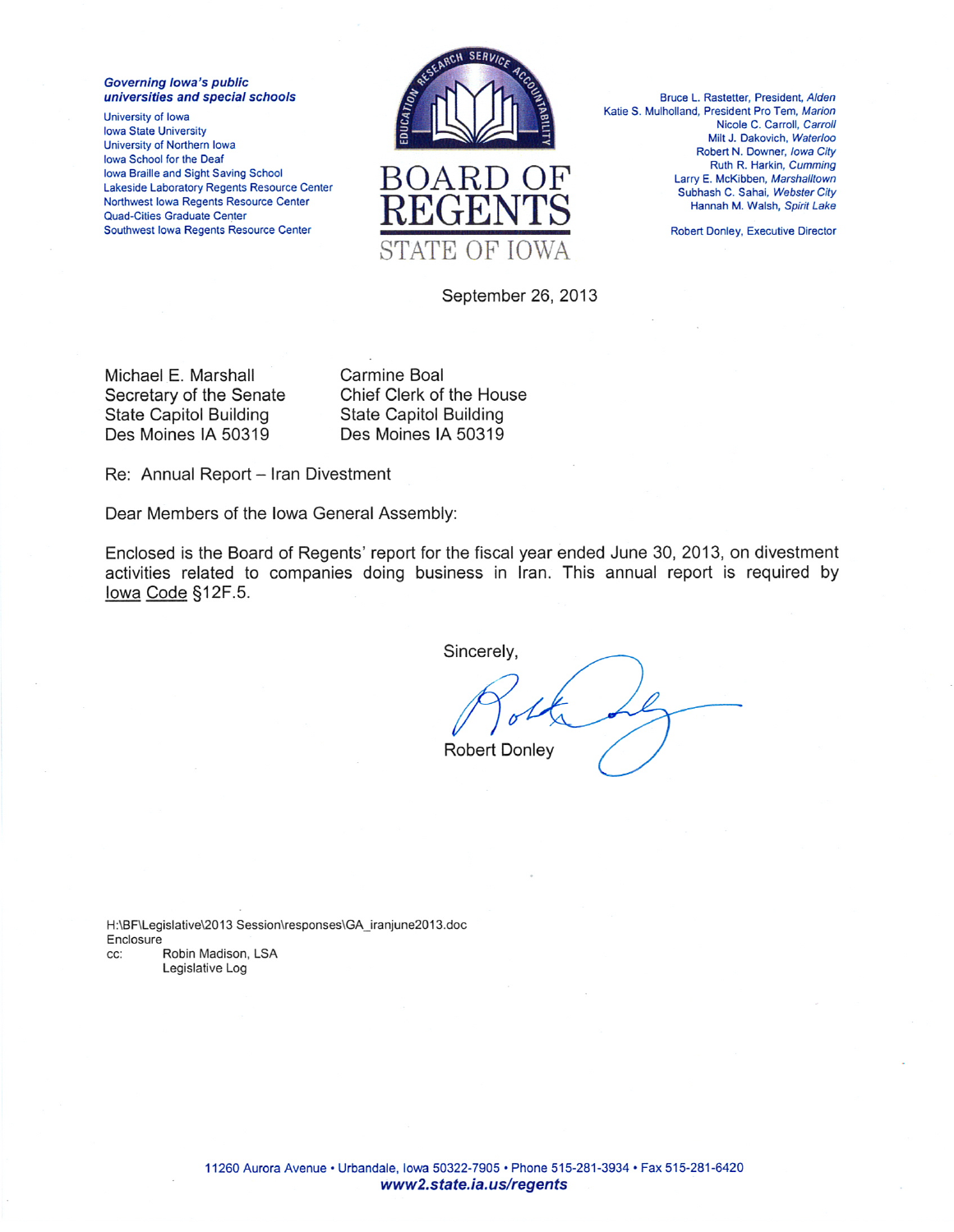*Board of Regents, State of Iowa* **Public Fund IRAN Divestment Report**

**A. Total Universe of Companies Per Conflict Resolution Network** 

- **B. Summary of all written notices sent**
- **C. Total Positions Divested**
- **D. Holdings**

**As of: June 30, 2013**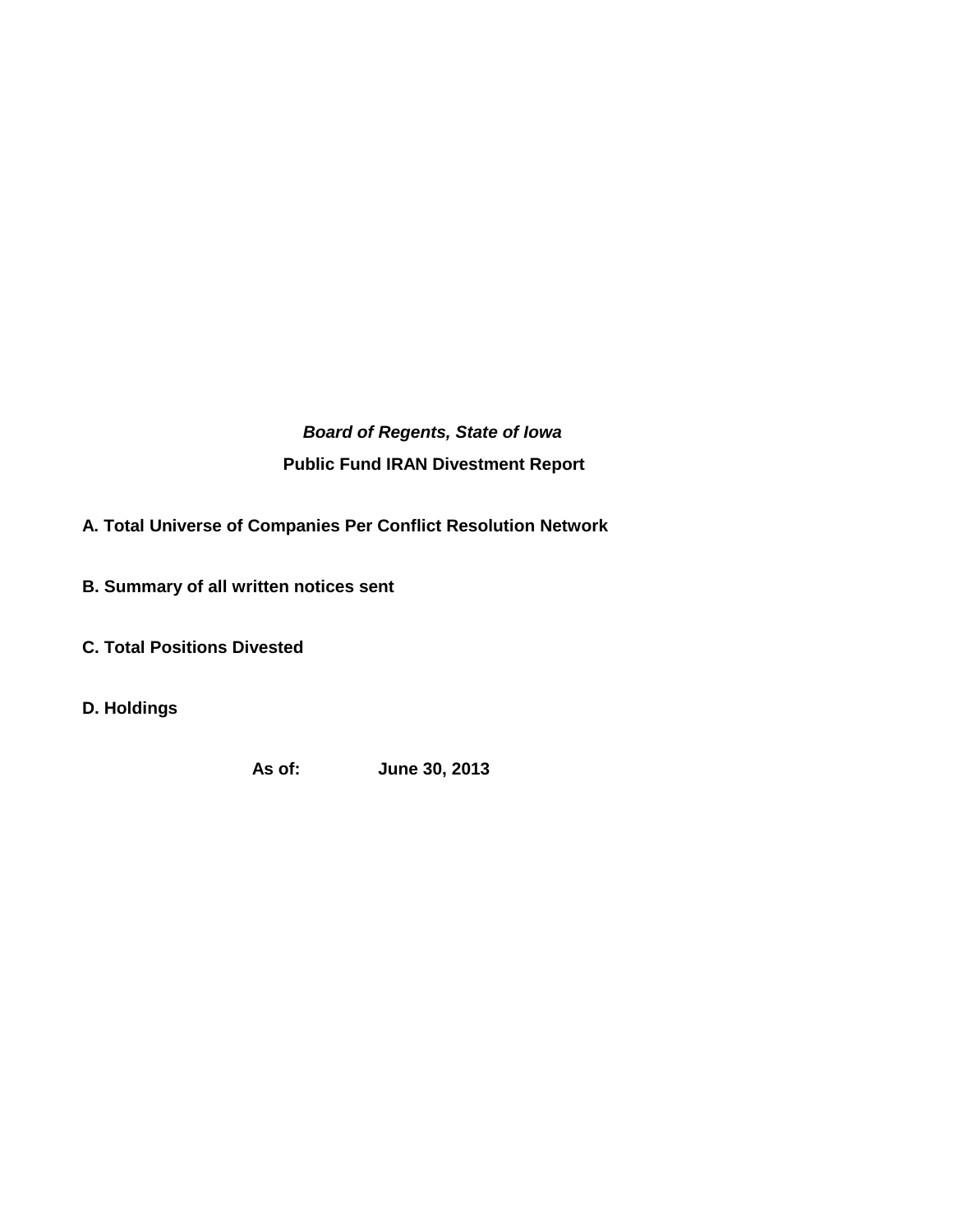## **A. Total Universe of IRAN Scrutinized Companies**

| <b>COMPANY</b>                                                     | <b>CATEGORY</b> |
|--------------------------------------------------------------------|-----------------|
| Aban Offshore Ltd.                                                 | Scrutinized     |
| <b>Arabian Pipes Co</b>                                            | Scrutinized     |
| <b>Bharat Petroleum Corporation Ltd.</b>                           | Scrutinized     |
| <b>BP</b> plc                                                      | Scrutinized     |
| Chadormalu Mineral & Ind. Co.                                      | Scrutinized     |
| China Nonferrous Metal Industry's Foreign Eng. And Const. Co. Ltd. | Scrutinized     |
| <b>China Oilfield Services</b>                                     | Scrutinized     |
| <b>China Petroleum &amp; Chemical Corp</b>                         | Scrutinized     |
| <b>Crompton Greaves Ltd.</b>                                       | Scrutinized     |
| Daelim Industrial                                                  | Scrutinized     |
| <b>Dominion Energy Plc</b>                                         | Scrutinized     |
| Doosan Co., Ltd                                                    | Scrutinized     |
| Doosan Heavy Industries and Construction                           | Scrutinized     |
| Engineers India Ltd.                                               | Scrutinized     |
| <b>Exmar SA</b>                                                    | Scrutinized     |
| Finmeccanica Spa                                                   | Scrutinized     |
| Gail (India) Ltd.                                                  | Scrutinized     |
| <b>Gas Natural SDG</b>                                             | Scrutinized     |
| <b>GS Engineering &amp; Construction Corp</b>                      | Scrutinized     |
| <b>GS Holdings</b>                                                 | Scrutinized     |
| <b>Ilyushin Aviation Complex</b>                                   | Scrutinized     |
| Ina-Industrija Nafte DD                                            | Scrutinized     |
| Indian Oil Corporation Ltd.                                        | Scrutinized     |
| <b>KEC International Ltd.</b>                                      | Scrutinized     |
| Mangalore Refinery & Petrochemicals Ltd.                           | Scrutinized     |
| Mitsui & Co. Ltd                                                   | Scrutinized     |
| <b>MMC Corp Bhd</b>                                                | Scrutinized     |
| <b>Motor Sich</b>                                                  | Scrutinized     |
|                                                                    | Scrutinized     |
| Nagarjuna Fertilizers & Chemicals Ltd.                             | Scrutinized     |
| Oil & Natural Gas Corporation Ltd.<br>Oil India Ltd                | Scrutinized     |
| <b>OMV AG</b>                                                      | Scrutinized     |
|                                                                    |                 |
| Outotec Oyj                                                        | Scrutinized     |
| PetroChina Co. Ltd.                                                | Scrutinized     |
| Petrofac                                                           | Scrutinized     |
| <b>Poyry Pic</b>                                                   | Scrutinized     |
| <b>PTT Public Company Limited</b>                                  | Scrutinized     |
| Sinohydro Group, Ltd.                                              | Scrutinized     |
| SK Networks Co. Ltd.                                               | Scrutinized     |
| Technip                                                            | Scrutinized     |
| <b>Tupolev Oao</b>                                                 | Scrutinized     |
| UCL Resources Limited (formerly Union Resources Ltd)               | Scrutinized     |
| <b>United Aircraft Corporation</b>                                 | Scrutinized     |
| Zio Podolsk Machinery Plant                                        | Scrutinized     |
|                                                                    |                 |
|                                                                    |                 |
| <b>DROPPED:</b>                                                    |                 |
| <b>Power Machines</b>                                              |                 |
| Saipem Spa                                                         |                 |
| <b>Toyo Engineering Corporation</b>                                |                 |
|                                                                    |                 |
| <b>Johnson Matthey plc</b>                                         |                 |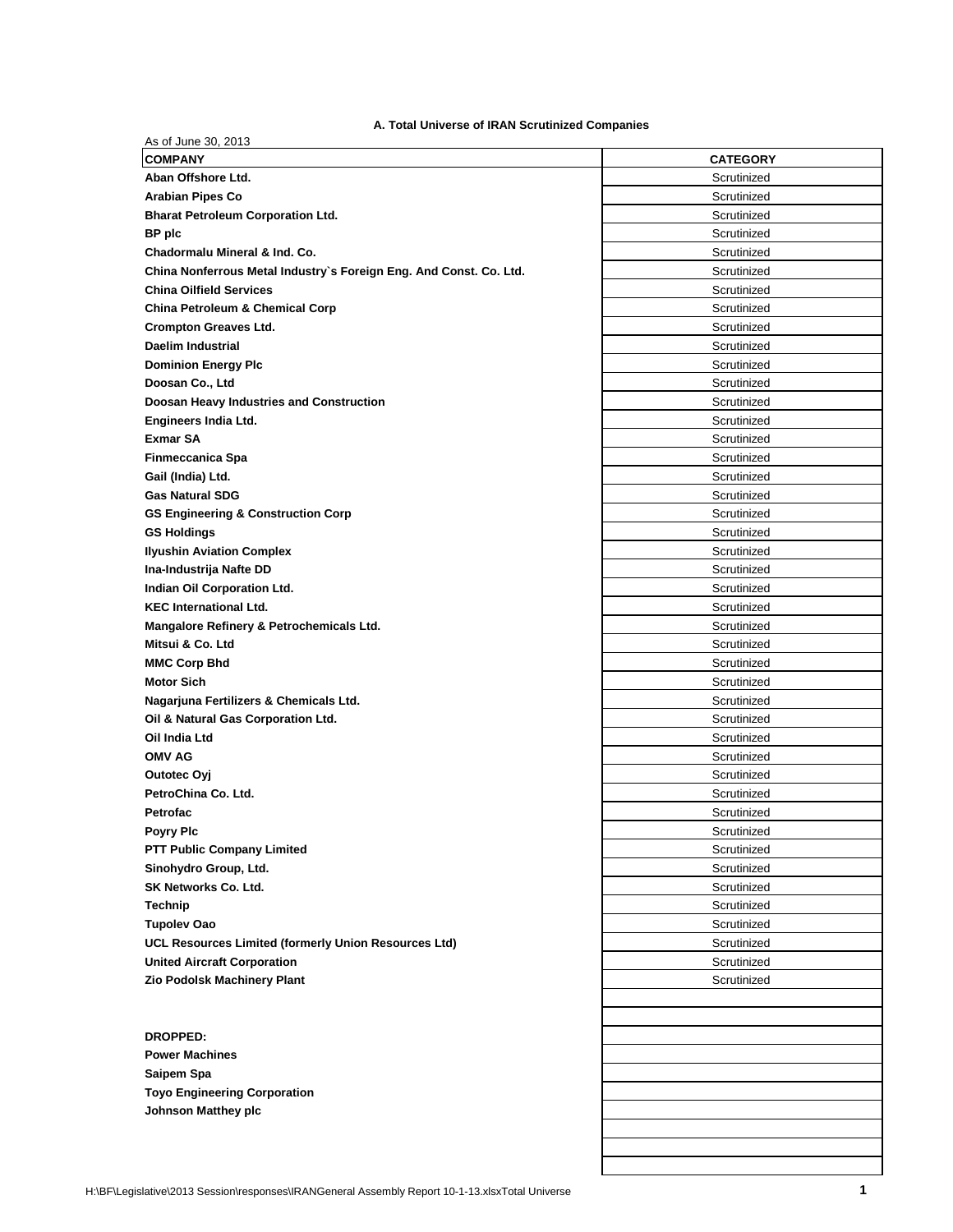**A. Total Universe of IRAN Scrutinized Companies** 

| A: Total Universe of IRAN Cordinated Companies |                 |  |  |  |  |  |
|------------------------------------------------|-----------------|--|--|--|--|--|
| As of June 30, 2013                            |                 |  |  |  |  |  |
| <b>COMPANY</b>                                 | <b>CATEGORY</b> |  |  |  |  |  |
|                                                |                 |  |  |  |  |  |
|                                                |                 |  |  |  |  |  |
|                                                |                 |  |  |  |  |  |
| ADDED:                                         |                 |  |  |  |  |  |
|                                                |                 |  |  |  |  |  |
|                                                |                 |  |  |  |  |  |
|                                                |                 |  |  |  |  |  |
|                                                |                 |  |  |  |  |  |
|                                                |                 |  |  |  |  |  |
|                                                |                 |  |  |  |  |  |
|                                                |                 |  |  |  |  |  |
|                                                |                 |  |  |  |  |  |
|                                                |                 |  |  |  |  |  |
|                                                |                 |  |  |  |  |  |
|                                                |                 |  |  |  |  |  |
|                                                |                 |  |  |  |  |  |
|                                                |                 |  |  |  |  |  |

 **indicates Parent Company Added to Parent Company**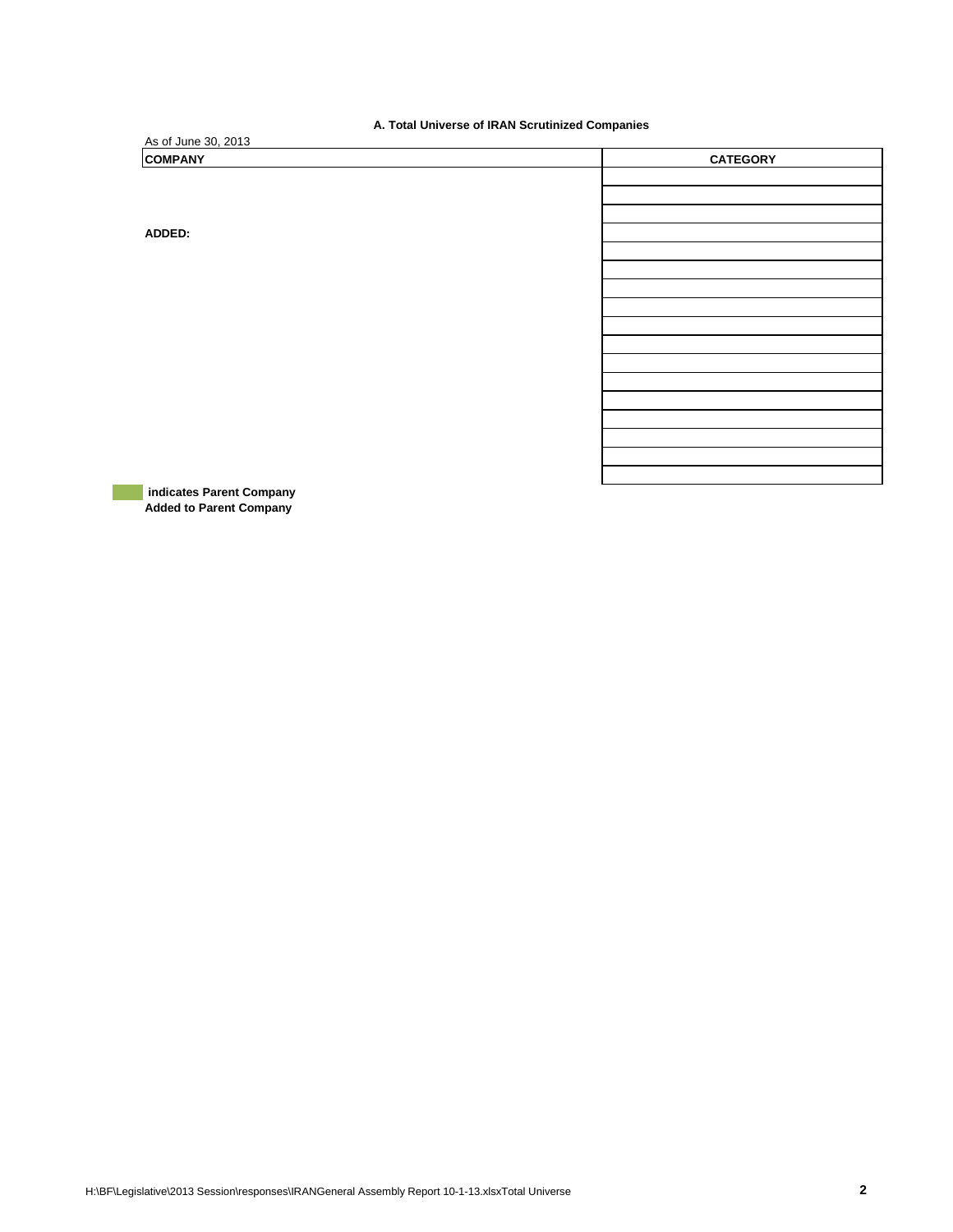### **B. Summary of all written notices**

**Each Quarter** Board of Regents notified Regent institutions of Iran Divestment Task Force document valid for the quarter ended that lists scrutinized companies. Institutions asked to identify any of these companies within their investment holdings. Institutions responded.

#### **The following chart summarizes the number of companies contacted the fiscal year pursuant of chapter 12F**

| <b>Time Period</b> | Number |  |  |
|--------------------|--------|--|--|
| September 30, 2012 |        |  |  |
| December 31, 2012  | $110*$ |  |  |
| March 31, 2013     |        |  |  |
| June 30, 2013      |        |  |  |

## **\* - sent all scrutinized companies annual engagement letter**

**October 1, 2012** File annual report

Post notice on Regents website that Iran Divestment annual report has been filed and is available upon request.

### **List of Board of Regents "Scrutinized Companies"**

**As of December 31, 2012**

| Company                             | <b>Letters Mailed</b> | Category    | <b>Direct Holding</b> | <b>Indirect</b><br>Holding |
|-------------------------------------|-----------------------|-------------|-----------------------|----------------------------|
| All Scrutinized Companies           | 2nd Qtr               | Scrutinized |                       | X                          |
| Mangalore Refinery & Petrochemicals | 3rd Qtr               | Scrutinized |                       | X                          |
|                                     |                       | Scrutinized |                       |                            |
|                                     |                       | Scrutinized |                       |                            |
|                                     |                       | Scrutinized |                       |                            |
|                                     |                       |             |                       |                            |
|                                     |                       |             |                       |                            |
|                                     |                       |             |                       |                            |
|                                     |                       |             |                       |                            |
|                                     |                       |             |                       |                            |
|                                     |                       |             |                       |                            |
|                                     |                       |             |                       |                            |
|                                     |                       |             |                       |                            |
|                                     |                       |             |                       |                            |
|                                     |                       |             |                       |                            |
|                                     |                       |             |                       |                            |
|                                     |                       |             |                       |                            |
|                                     |                       |             |                       |                            |
|                                     |                       |             |                       |                            |
|                                     |                       |             |                       |                            |
|                                     |                       |             |                       |                            |
|                                     |                       |             |                       |                            |
|                                     |                       |             |                       |                            |
|                                     |                       |             |                       |                            |

Companies deemed "Inactive" by the Iran Divestment Task Force are not subject to divestment. Letters are sent annually.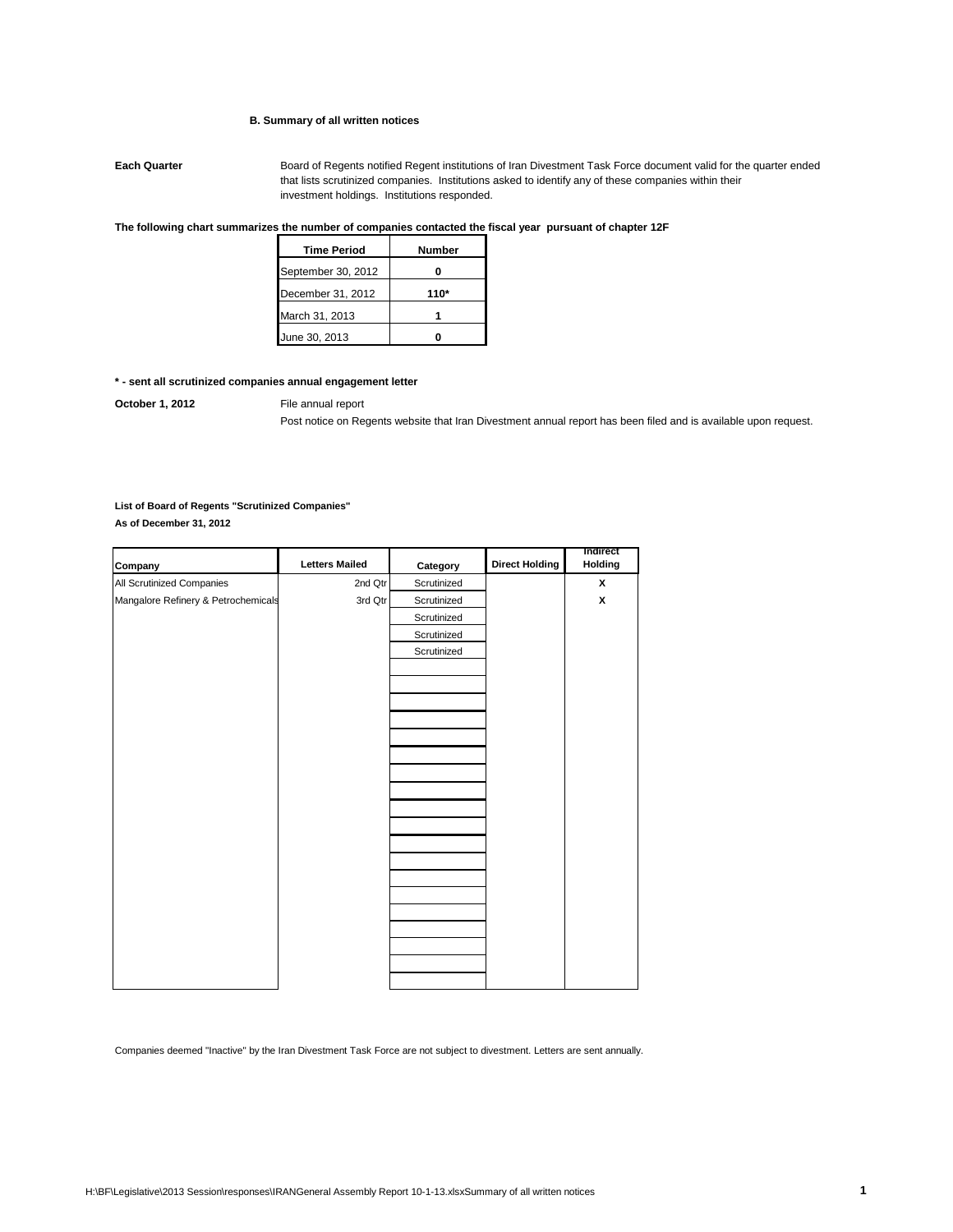#### **C. Total Positions Divested**

| Company | <b>Security</b> | Manager                                               | Category | <b>Active/Inactive</b> | <b>Shares</b> | <b>Book Cost</b> | <b>Principal Rec'd</b> | Gain/Loss |
|---------|-----------------|-------------------------------------------------------|----------|------------------------|---------------|------------------|------------------------|-----------|
|         |                 |                                                       |          |                        |               |                  |                        |           |
|         |                 |                                                       |          |                        |               |                  |                        | ٠         |
|         |                 | Average Cost of the shares                            |          |                        |               | $\blacksquare$   |                        |           |
|         |                 | <b>Proceeds</b>                                       |          |                        |               |                  | $\blacksquare$         |           |
|         |                 | Difference between Cost of shares and Sale of shares: |          |                        |               |                  | $\blacksquare$         |           |
|         |                 |                                                       |          |                        |               |                  |                        |           |

**No funds required divestment**